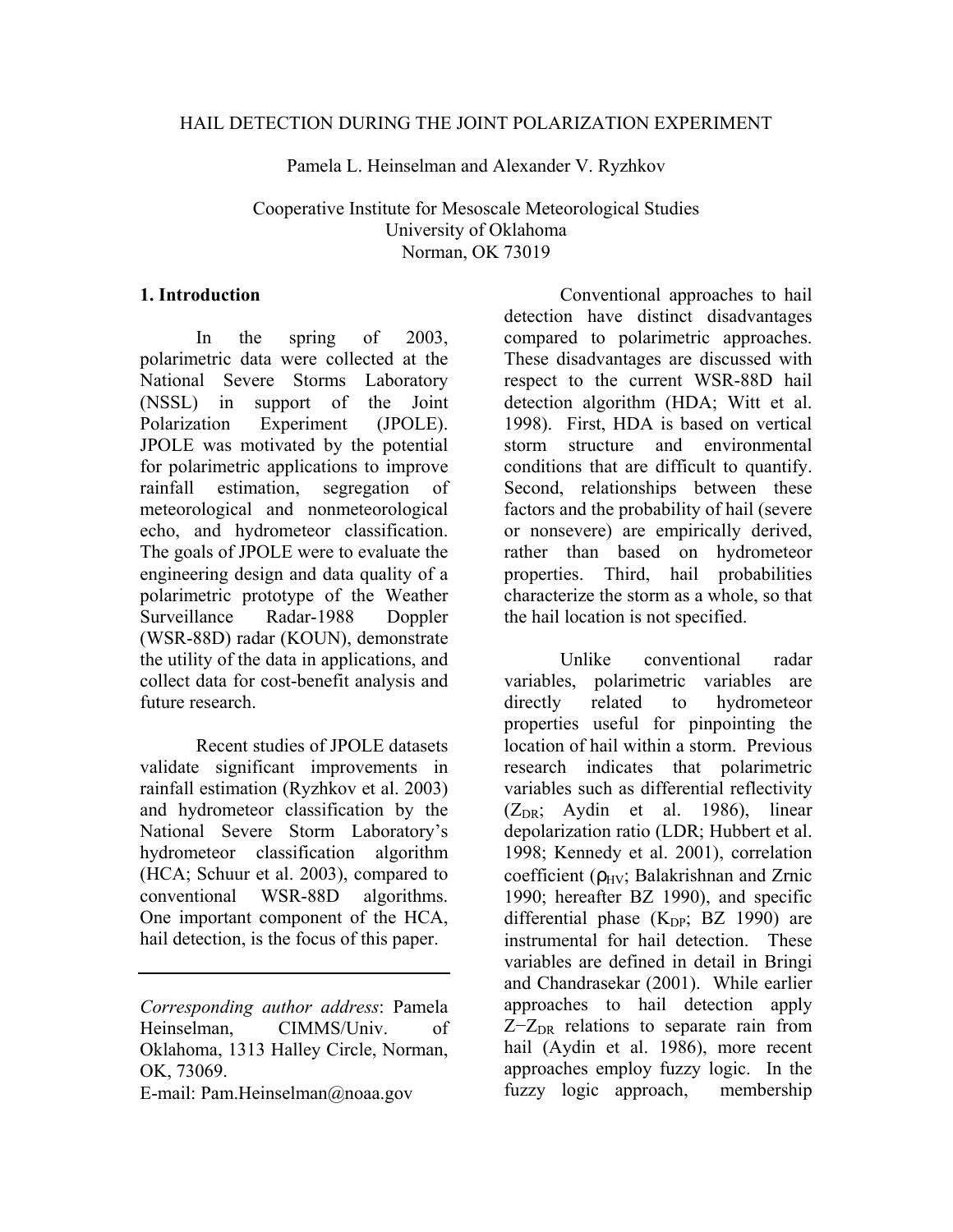functions determine the degree to which various polarimetric measurements represent the likelihood of hail (Vivekananan et al. 1999; Zrnić and Ryzhkov 1999; Straka et al. 2000; Liu and Chandrasekar 2000, and Zrnić et al. 2001). To date, validation of these approaches is limited to case studies, without systematic statistical assessment of several hail events.

The purpose of this paper is to assess and compare the performance of the recently tuned HCA to both its earlier version and the conventional HDA. This assessment employs a ground truth dataset of 74 rain and hail reports, from 8 storms, collected by hail intercept crews during JPOLE. The HCA and HDA are described in section 2, followed by an overview of data collection during JPOLE and the employed verification methodology in section 3. Section 4 describes the results, and section 5 provides a summary and conclusions.

# **2. Algorithm descriptions**

Both the JPOLE (JPHCA) and more recent version of HCA are based on principles of fuzzy logic, as outlined in Vivekanandan et al. (1999), Zrnić and Ryzhkov (1999), Straka et al. (2000), Liu and Chadrasekar (2000), and Zrnić et al. (2001). Following JPOLE, studies of JPHCA resulted in two significant changes to the algorithm. First, the fuzzy logic methodology was transformed by using one-dimensional membership functions in place of twodimensional membership functions (e.g., Schuur et al. 2003). Consequently, only membership functions based on  $Z_{\text{DR}}$ depend on a second variable reflectivity factor, Z.



Figure 1. Fields of (a) radar reflectivity, (b) differential reflectivity, (c) JPHCA output, and (d) cross-correlation coefficient at 23:10 UTC on 11 June 2003. The plus sign indicates the location of 2.5 cm hail detected by the hail intercept team.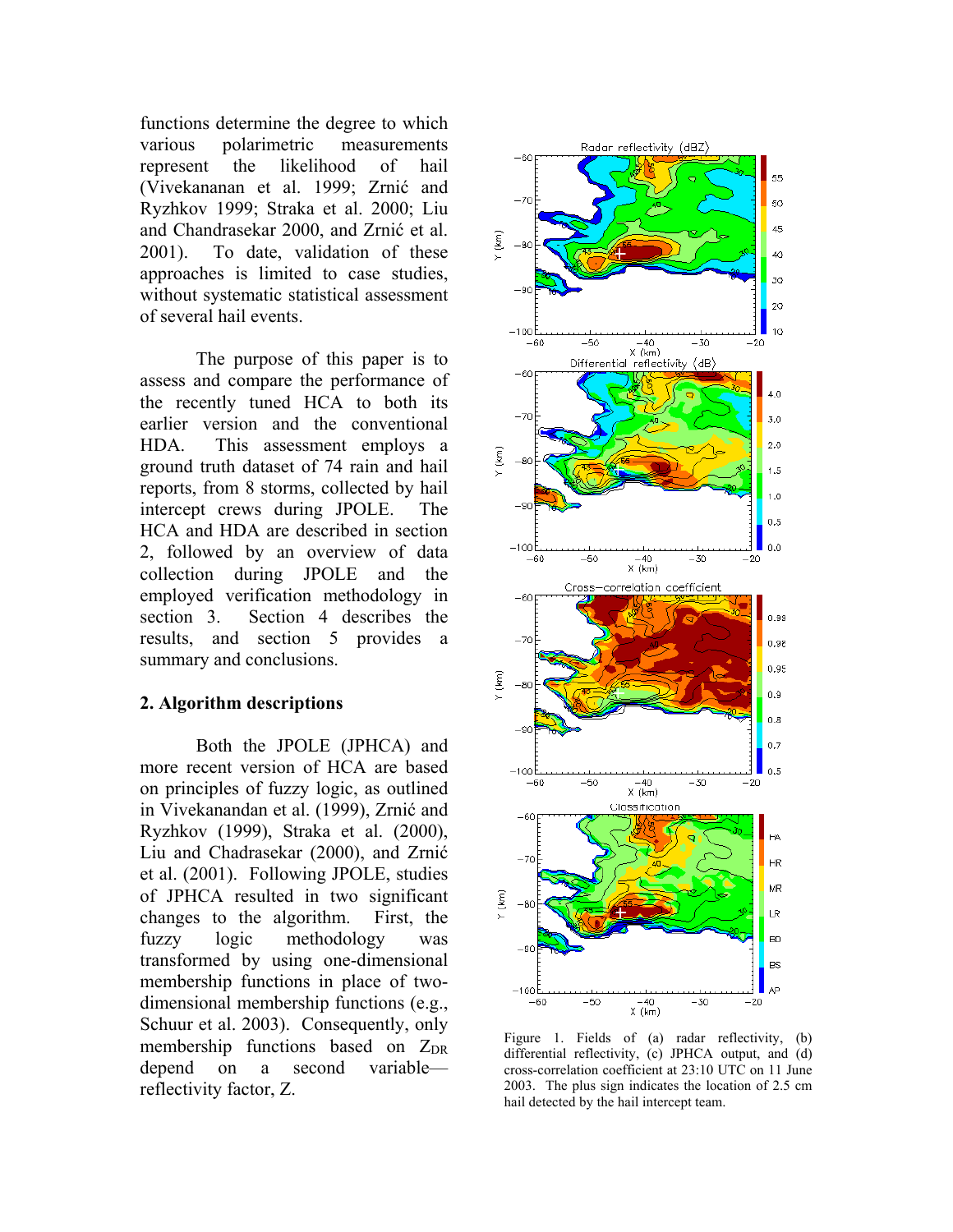Second, the more recent version of HCA employs six, rather than three, variables for classification. While both versions identify hail by high values of Z combined with low  $Z_{DR}$  and  $\rho_{hv}$  (Aydin et al. 1986; Balakrishnan and Zrnić 1990; Smith et al. 1999; among others), the new version also uses texture parameters to characterize the depth of spatial oscillations of Z and  $\Phi_{DP}$  (SD(Z) and  $SD(\Phi_{DP})$ , respectively), and Doppler velocity V, to distinguish between hail and ground clutter/AP, which might have a very similar Z,  $Z_{DR}$ , and  $\rho_{hv}$ . Low V and high values of the texture variables characterize ground clutter. This automated methodology is used to detect seven different classes including ground clutter / anomalous propagation (GC/AP), biological scatterers (BS), big drops (BD), light rain (LR), moderate rain (MR), heavy rain (HR), and rain/hail mixture (HA) at the two lowest scans  $(0.5^{\circ}$  and  $1.5^{\circ})$ .

Figure 1 shows a representative example of JPHCA output for a supercell storm whose core is located approximately 40 km west and 80 km south of KOUN at 23:10 UTC on 11 June 2003. In Fig. 1, the reported hail (white plus sign) is located in a region where reflectivity (55 dB*Z* or higher),  $Z_{\text{DR}}$  (0.0–0.5), and  $\rho_{\text{hv}}$  (0.90–0.95) values are characteristic of hail. As a result, this region is correctly classified as hail by HCA.

In brief, the conventional HDA (Witt et al. 1998) uses output from the storm cell identification and tracking (SCIT; Johnson et al. 1998) algorithm and Rapid Update Cycle (RUC) estimates of the freezing level height to determine the probability of hail

associated with each storm. Specifically, the probability of hail is linearly related to the height of the 45 dB*Z* echo above the freezing level. The resulting probability characterizes the associated SCIT-identified storm.

# **3. Data collection and verification methodology**

During JPOLE, the S-band (11 cm) KOUN radar in Norman, Oklahoma, collected polarimetric data. According to the KOUN radar design, horizontally and vertically polarized radiation is transmitted and received simultaneously, which prohibits the measurement of linear depolarization ratio (LDR), a parameter frequently used for hail detection. Thus, it is important to determine how well hail may be detected without this variable.

Verification of observed polarimetric signatures was an important focus of JPOLE. During the course of the project (28 April−13 June 2003), two hail-intercept vehicles were used to intercept thunderstorm cores that had the potential to produce hail at the surface. The vehicles collected more than 28 hours of data on five separate days. These data included one isolated LP supercell storm on 1 May, one classic supercell storm on 19 May, two linearly aligned LP supercell storms on 11 June, and lines of convective storm cells on 14 May and 10 June, all within 150 km of KOUN.

The algorithms' (JPHCA, HCA, and HDA) respective products were tested against the ground truth dataset collected by the hail-intercept vehicles for several observations spanning four cases. These data included the isolated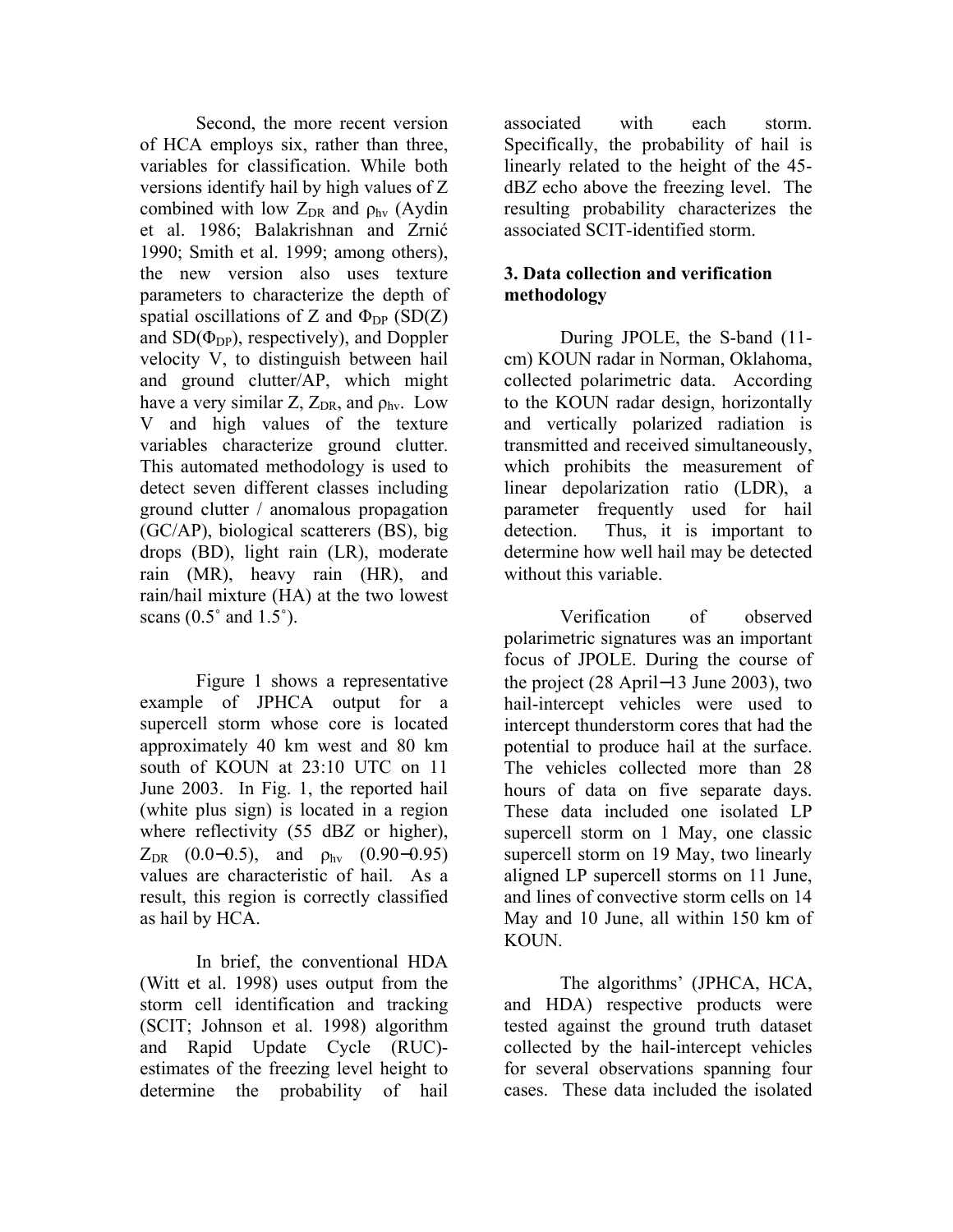LP supercell storm, the classic supercell storm, and lines of convective storm cells. JPHCA and HCA were run using data collected by the polarimetric KOUN radar, whereas HDA was run using data collected by KTLX, the nearest operational WSR-88D radar (20 km northeast of KOUN). For the two linearly aligned LP supercell storm, only KOUN data were available. Thus, analyses of these storms pertain to the JPHCA and HCA only.

Observations from the chase teams were compared with KOUN JPHCA and HCA output at low levels (0.5° elevation) to validate the algorithms' ability to discriminate between rain and hail. For HDA, probabilities of 60% or higher were considered indicative of hail falling at the ground. Ground truth data included in this validation met a set of temporal and spatial criteria. First, each hail report must occur within  $\pm$  6 min of available radar data (both KOUN and KTLX). Second, the observation must be located within an acceptable distance of either the 40-dB*Z* or higher reflectivity contour or a region of positive HCA hail classification. This distance, or radius of influence, varied from 3.2 to 5 km, depending on the speed of storm movement.

The application of these criteria resulted in the validation of JPHCA, HCA, and HDA output for 47 reports of either hail or rain from six different storms. Using these results, a 2x2 contingency table was created for each day, and for all days combined. The contingency table was then used to compute the following measures: probability of detection (POD), probability of false alarm (POFA), false

alarm rate (FAR), critical success index (CSI), and Heidke skill score (HSS; see Appendix for definitions).

# **4. Statistical results**

For the four cases in this study, both JPHCA and HCA outperform HDA in terms of overall accuracy and skill (Table 1). The most striking performance improvements for JPHCA, relative to HDA, are a 41% increase in HSS and a 41% decrease in POFD. This substantial increase in HSS means that JPHCA classifies hail more skillfully than HDA, with respect to a random classification. The substantial decrease in POFD means that JPHCA is less likely to attain a false alarm than HDA when hail is not observed. Other considerable performance improvements in JPHCA, relative to HDA, include a 26% increase in CSI and a 29% decrease in FAR. The decrease in FAR means that false alarms are less likely when hail is classified by JPHCA rather than HDA. Interestingly, the POD remains essentially the same (increases in HCA by only 2%). Hence, increases in JPHCA's HSS and CSI, compared to HDA, arise mostly from a decrease in false alarms, rather than an increase in correct detections or "hits".

Further analysis of these cases shows that the lack of improvement in JPHCA's POD results primarily from missed detections during an isolated LP supercell storm, located about 140 km west of KOUN. Analyses of linearly aligned LP supercell storms observed by KOUN only revealed the same result: JPHCA has trouble detecting hail observed at the ground from LP storms.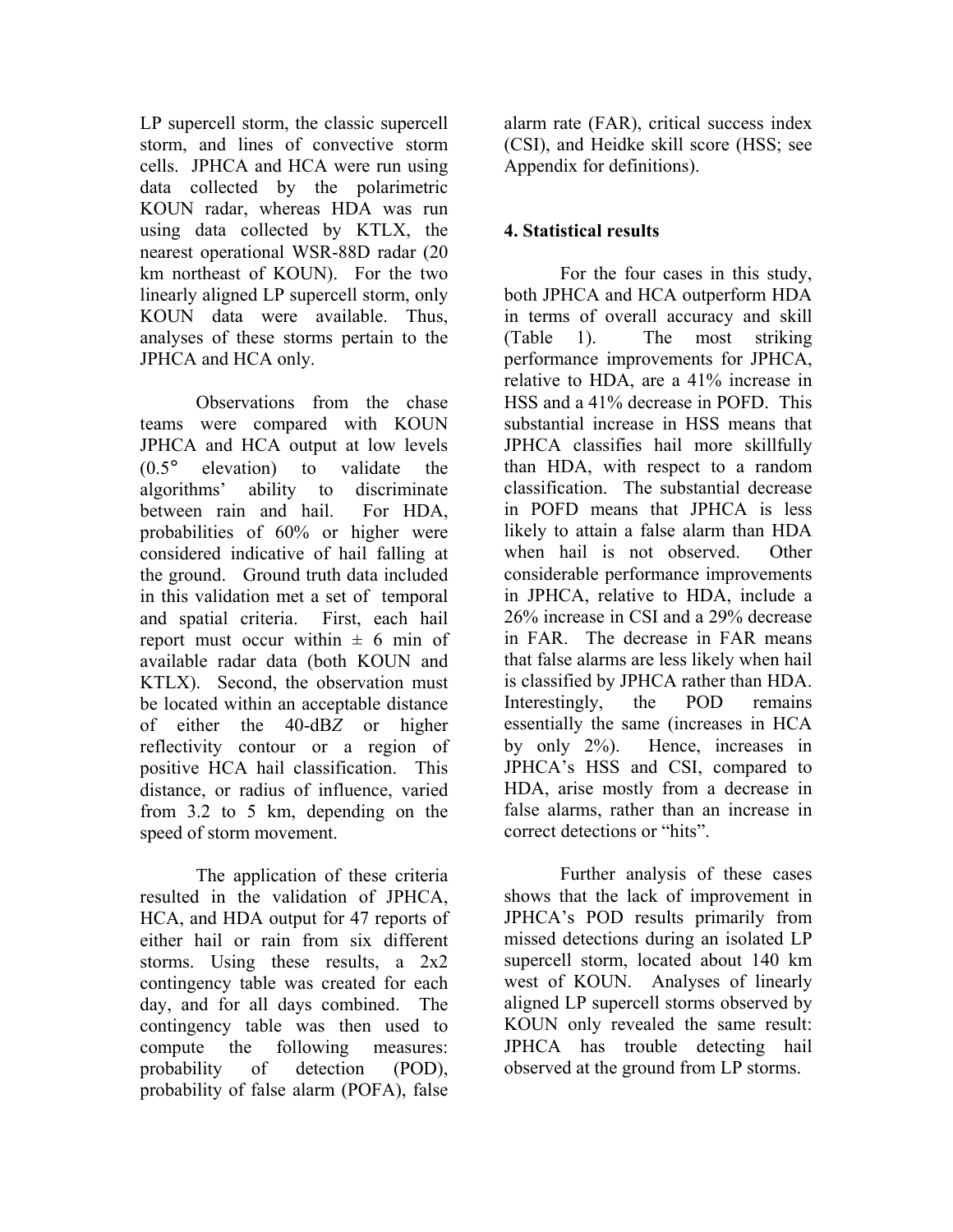Figure 2 shows an example of polarimetric properties and JPHCA output from the 1 May 2003 isolated LP supercell at 00:16 UTC. The white plus sign in Fig. 2 indicates the location of 4.45 cm hail reported by one of the hail intercept vehicles. In Fig. 2, the reported hail is located in a region where reflectivity values (45−50 dB*Z*) are well below the reflectivity threshold of 55 dB*Z* conventionally employed for hail, but  $Z_{DR}$  and  $\rho_{hv}$  values are similar to those associated with hail (0.0−0.5 and 0.95−0.98, respectively). Because JPHCA is heavily weighted by Z, it misclassifies this region as heavy rain.

By modifying the JPHCA from a two-dimensional to a one-dimensional fuzzy logic approach, the hail signal found in  $Z_{DR}$  and  $\rho_{hv}$  values is weighted more strongly, resulting in hail detection within the vicinity of the ground truth (Fig. 3). By applying the new HCA to the linearly aligned LP supercell storms observed by KOUN only, we find that all previously missed hail detections are correctly classified.

From a statistical standpoint, the "tuned" HCA eliminates former missed detections (POD =  $100\%$ ) and thereby improves further the CSI (0.82 vs 0.89, respectively) and HSS (0.72 and 0.80, respectively), compared to JPHCA and HDA (Table 1). However, these improvements come with a slight cost, where POFD increases from 17% (JPHCA) to 25% (HCA). Note, however, that FAR remains the same (Table 1). Thus, improved detection of hail in LP supercell storms results in a slight increase in false detections when hail is not observed at the ground.

Table 1. JPOLE hydrometeor classification algorithm (JPHCA), tuned HCA, and legacy WSR-88D hail detection algorithm (HDA) accuracy and skill measures, given as percentages, excluding CSI, and HSS, which range from 0 to 1. Probabilities are rounded to the nearest integer.

| $\frac{1}{2}$    |            |             |     |            |            |
|------------------|------------|-------------|-----|------------|------------|
| <b>Algorithm</b> | <b>POD</b> | <b>POFD</b> | FAR | <b>CSI</b> | <b>HSS</b> |
| <b>JPHCA</b>     | 90         | 17          | 10  | 0.82       | 0.72       |
| <b>HCA</b>       | 100        | 25          | 11  | 0.89       | 0.80       |
| <b>HDA</b>       | 88         | 58          | 39  | 0.56       | 0.31       |

# **5. Summary and conclusions**

This study illustrates the applicability of polarimetric data for hail detection. A statistical comparison of performance measures for the JPOLE HCA (JPHCA) and conventional HDA shows substantial improvement in the critical success index (CSI; 24%), Heidke skill score (HSS; 41%), probability of false alarm (POFA; 41%), and false alarm rate (FAR; 29%). The primary shortcoming of JPHCA is missed hail detections during LP supercell storms. Modifying the JPHCA from a two-dimensional- to a onedimensional-fuzzy logic algorithm solves this problem. As a result, the probability of detection (POD) increases from 90 to 100%, CSI increases from 0.82 to 0.89, FAR remains approximately the same, and POFA increases from 17 to 25%.

The superior performance of JPHCA and HCA, compared to HDA, demonstrates the advantage of using polarimetric variables  $Z_{DR}$  and  $\rho_{hv}$ , in addition to Z, to discriminate between hail and rain. These results indicate that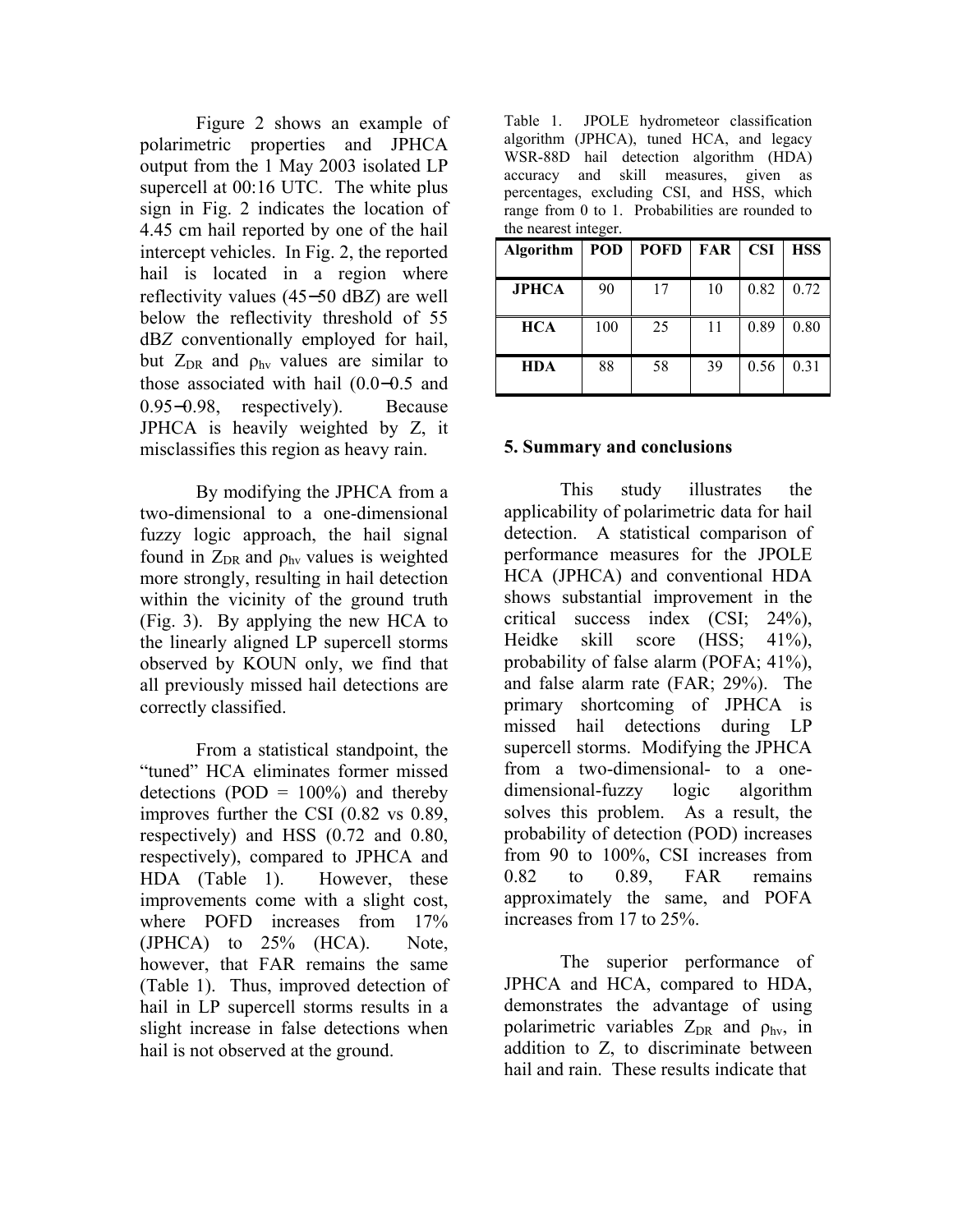

Fig. 2. Fields of (a) reflectivity, (b) differential reflectivity, (c) JPOLE hydrometeor classification and (d) cross-correlation coefficient for a low-precipitation (LP) supercell storm at 00:16 UTC on 1 May 2003. The white cross denotes the location of a 4.45-cm hailstone.



Fig. 3. Tuned hydrometeor classification fields at the same date and time as the LP supercell storm shown in Fig. 2. The white cross denotes the location of a 4.45 cm hailstone.

high performance can be achieved without using LDR. These positive results, coupled with HCA's ability to pinpoint the location of hail within a storm, show that the polarimetric WSR-88D radar promises significant improvement in detection of hail.

*Acknowledgments* The authors would like to acknowledge funding support for this work form the National Weather Service, Federal Aviation Administration, and Air Force Weather Agency through the NEXRAD Product Improvement Program.

#### **References**

- Aydin, K., T. A. Seliga, and V. Balaji, 1986: Remote sensing of hail with a dual linear polarization radar. *J. Appl. Meteor.,* **25,** 1475–1484.
- Balakrishnan, N., and D. S. Zrnić, 1990: Use of polarization to characterize precipitation and discriminate large hail. *J. Atmos. Sci.,* **47,** 1525–1540.
- Bringi, V. N., and V. Chandrasekar, 2001: *Polarimetric Doppler Weather Radar: Principles and Applications.* Cambridge University Press, 636 pp.
- Hubbert, J., V. N. Bringi, L. D. Carey, and S. Bolen, 1998: CSU–CHILL polarimetric radar measurements from a severe hail storm in eastern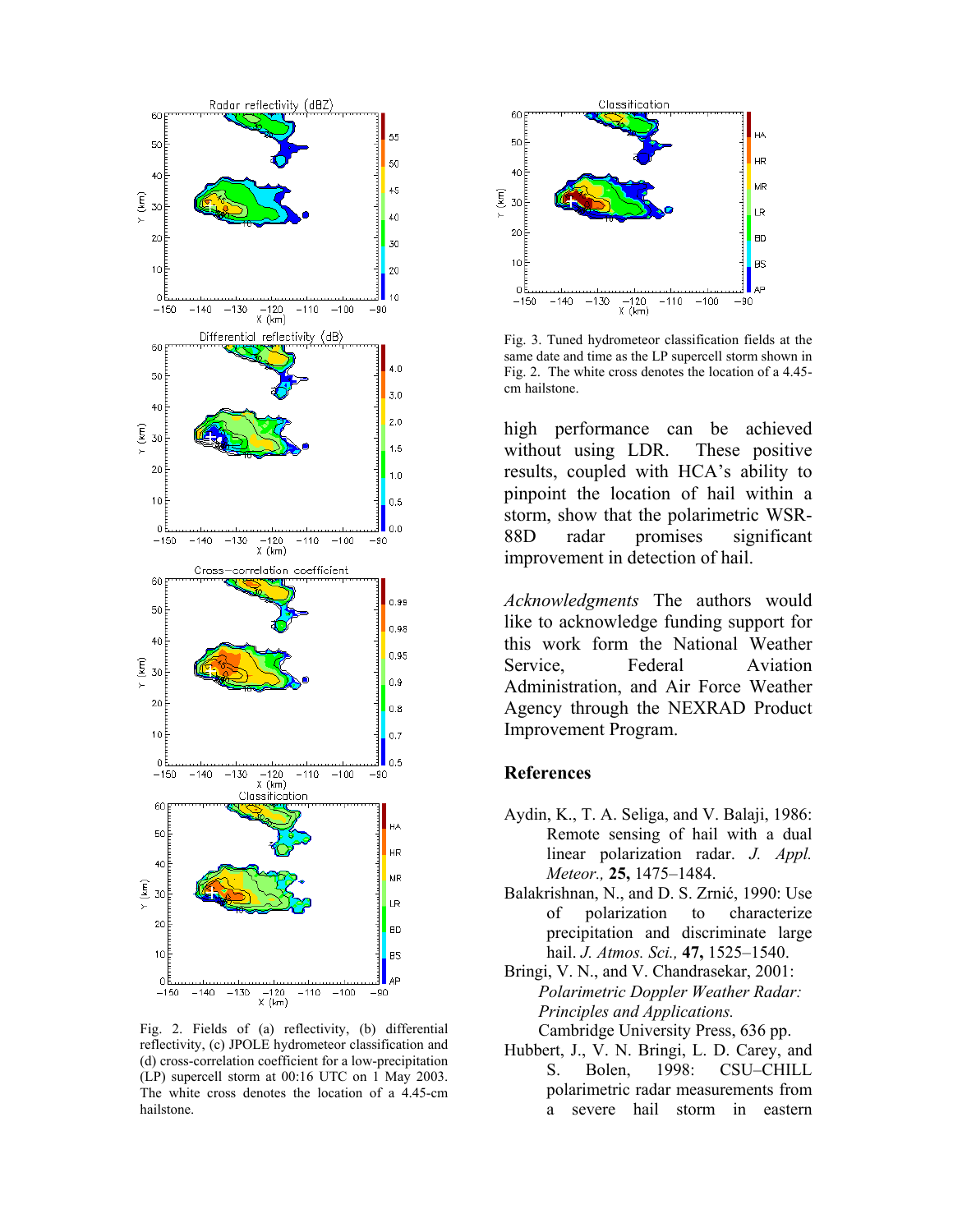Colorado. *J. Appl. Meteor.*, **37,** 749– 775.

- Johnson, J. T., P. L. MacKeen, A. Witt, E. D. Mitchell, G. J. Stumpf, M. D. Eilts, and K. W. Thomas, 1998: The storm cell identification and tracking algorithm: An enhanced WSR–88D algorithm. *Wea. Forecasting,* **13,** 263– 276.
- Kennedy, P. C., S. A. Rutledge, W. A. Peterson, and V. N. Bringi, 2001: Polarimetric radar observations of hail formation. *J. Appl. Meteor.,* **40**, 1347– 1366.
- Liu, H., and V. Chandrasekar, 2000: Classification of hydrometeors based on polarimetric radar measurements: Development of fuzzy logic and neuro-fuzzy systems, and in situ verification. *J. Atmos. Oceanic Technol.*, **17,** 140–164.
- Ryzhkov, A. V., S. Giangrande, and T. Schuur, 2003: Rainfall measurements with the polarimetric WSR–88D radar. Report of the National Severe Storms Laboratory, 98 pp. [Available from NOAA/National Severe Storms Laboratory, 1313 Halley Circle, Norman, OK 73069.].
- Schuur, T., A. Ryzhkov, P. Heinselman, D. Zrnić, D. Burgess, and K. Scharfenberg, 2003: Observation and classification of echoes with polarimetric WSR–88D radar. Report of the National Severe Storms Laboratory, 46 pp. [Available from NOAA/National Severe Storms Laboratory, 1313 Halley Circle, Norman, OK 73069.].
- Smith, P. L., D. J. Musil, A. G. Detwiler, and R. Ramachandran, 1999: Observations of mixed-phase precipitation within a CaPE thunderstorm. *J. Appl. Meteor*., **38**, 145–155.
- Straka, J. M., D. S. Zrnić, and A. V. Ryzhkov, 2000: Bulk hydrometeor classification and quantification using polarimetric radar data: A synthesis of relations. *J. Appl. Meteor.,* **39,** 1341– 1372.
- Vivekanandan, J., D. Zrnić, S. Ellis, D. Oye, A. Ryzhkov, and J. Straka, 1999: Cloud microphysics retrieval using S-band dual-polarization radar measurements. *Bull. Amer. Meteor. Soc.*, **80,** 381–388.
- Witt, A., M. D. Eilts, G. J. Stumpf, J. T. Johnson, E. D. Mitchell, and K.W. Thomas, 1998: An enhanced hail detection algorithm for the WSR–88D. *Wea. Forecasting,* **13**, 286–303.
- Zrnić, D. S., and A.V. Ryzhkov, 1999: Polarimetry for weather surveillance radars. *Bull. Amer. Meteor. Soc.*, **80**, 389–406.
- \_\_\_\_\_, \_\_\_\_\_, J. Straka, Y. Liu, and J. Vivekanandan, 2001: Testing a procedure for the automatic classification of hydrometeor types. *J. Atmos. Oceanic Technol.*, **18,** 892–913.

#### **Appendix: Accuracy and Skill Scores**

The 2x2 contingency tables were constructed by comparing algorithm detections to ground truth, where *a* is a "hit", *b* is a "false alarm", *c* is a "miss", and *d* is a "correct null". For each case, and all cases combined, we examined three accuracy measures, including probability of detection (POD), where

$$
POD = \frac{a}{a+c} \qquad (1A),
$$

probability of false detection (POFD), where

$$
POFD = \frac{b}{b+d} \quad (2A),
$$

$$
FAR = \frac{b}{a+b} \qquad (3A),
$$

and critical success index (CSI), where

$$
CSI = \frac{a}{a+b+c} \quad (4A).
$$

Each of these measures ranges from 0 to 1, though POD and POFD are typically expressed in terms of